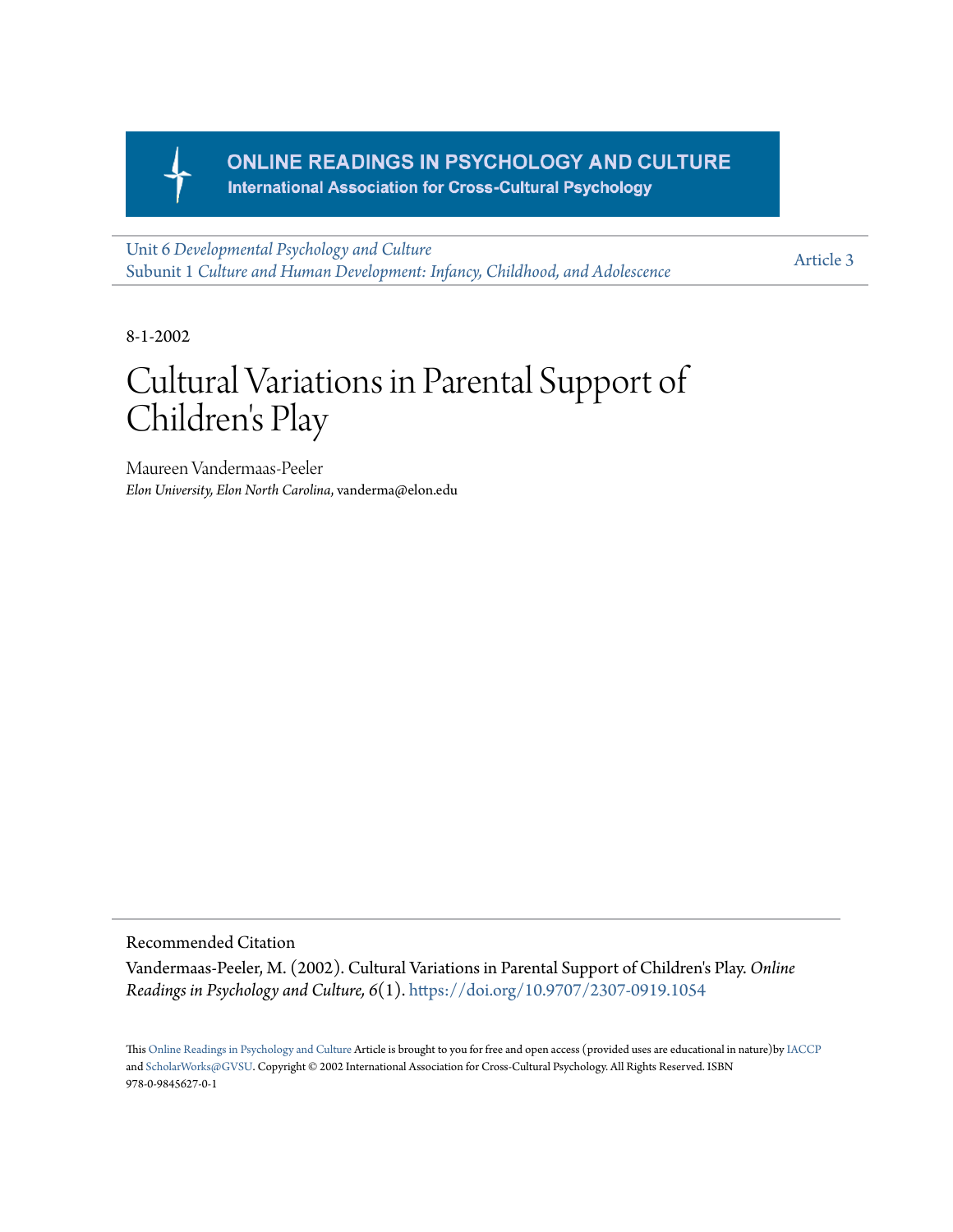# Cultural Variations in Parental Support of Children's Play

## Abstract

The purpose of this reading is to highlight the importance of play for children's development and to examine the role of parents in supporting children's play in various cultures. Although play is believed to be universal, the amount of attention devoted to play in a particular society depends in part on the cultural beliefs about the nature of childhood, and on the adults' specific goals for their young children. Researchers have found that some parents consider themselves appropriate social partners for their young children, but in many communities it is older siblings and peers who are the children's primary play partners. Regardless of their direct involvement in the on-going play activities, parents often provide support and guidance for children's play.

#### **Creative Commons License** <u>@0®®</u>

This work is licensed under a [Creative Commons Attribution-Noncommercial-No Derivative Works 3.0](http://creativecommons.org/licenses/by-nc-nd/3.0/) [License.](http://creativecommons.org/licenses/by-nc-nd/3.0/)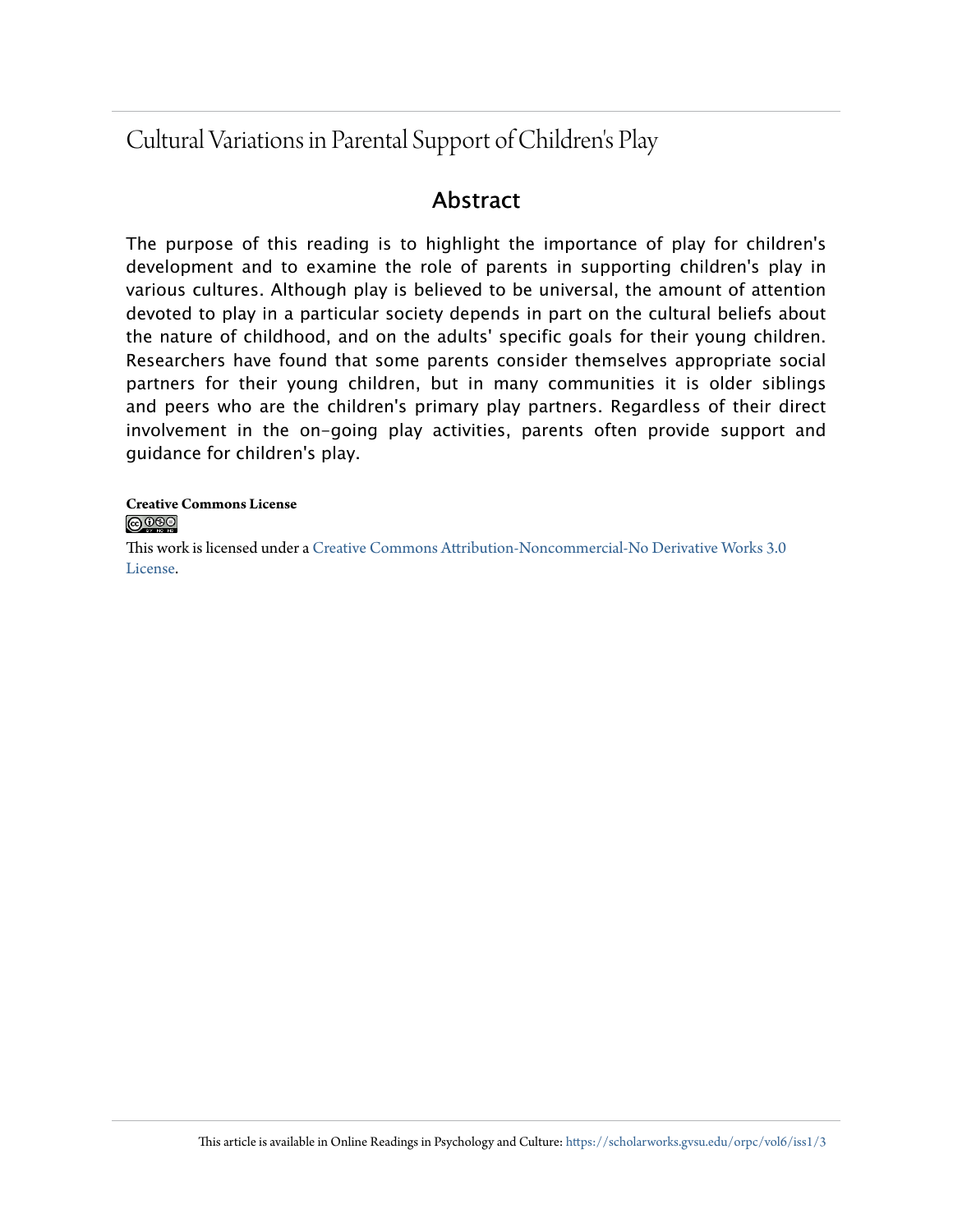#### **Introduction**

An elderly Maya woman sits in her chair by the outdoor brick oven, making a large stack of corn tortillas that will soon be cooked for the mid-day meal. She smiles and talks to her visitors, but her hands never stop pressing the tortillas. Around her feet are a number of chickens scratching and pecking at the dirt floor. Occasionally the woman stops, grabs a long stick nearby, and shoos the chickens away. As the woman resumes making tortillas, her oldest daughter begins to set the table, asking the visitors what they would like to drink. The youngest member of the family present is a young girl of about four years of age. She is watching all the preparations but not yet taking an active part in them. Occasionally she shoos the chickens, but she is focused mostly on playing with some kittens and watching the strangers. When asked what toys she likes to play with, the little girl smiles shyly, goes into the house and brings back two treasured items. She hands one of them to me, a pop-up book of animals who live in the rain forest. The other she holds up proudly, a worn looking, blond-haired blue-eyed Barbie. It is the same doll that my daughter plays with, in another country and in an entirely different cultural setting.

One of the most remarkable features of play is that children all over the world engage in various forms of play, whether it be with dolls, balls, homemade materials or with only the child's imagination. Hughes (1999) calls play a "true cultural universal." Regardless of their economic situation, children seem to find both time and materials for play. Schwartzman (1986) described children's abilities to relate their play to their on-going responsibilities for work in the family. In one example, children played tag while watching the family cows, and in another, an 8-year-old continued playing despite carrying her baby sister on her back. In fact, Schwartzman argued that children play even more creatively when they do not have their own private space or ready-made toys. A large number of ethnographies have detailed children's ingenuity in using objects found in their environment (reeds, banana leaves, stones, seeds, teeth, shells, wood, cans, and so forth) and making them into toys that support both imaginative and physical play.

Play can be considered one of the most vital activities for children in all cultures (Bloch & Pelligrini, 1989). Play is believed to serve many important functions for children's development, including cognitive skills (e.g., symbolism and language use, problemsolving, role-playing, creativity) and social advances (e.g., friendships, social competence, emotional maturity). There are numerous theories and research examining each of these areas of play. For the purposes of this reading, only a brief overview of the relevant sociocultural theories will be presented.

#### **Sociocultural Theories Related to Play**

The Russian theorist Lev Vygotsky (1967, 1978, 1990) proposed that play was one of the most important sources of learning for young children, and that learning occurs primarily through observations and interactions with highly skilled members of the culture. Vygotsky (1978) introduced the concept of the zone of proximal development (ZPD) to explain the differences between the child's independent performance or actual developmental level,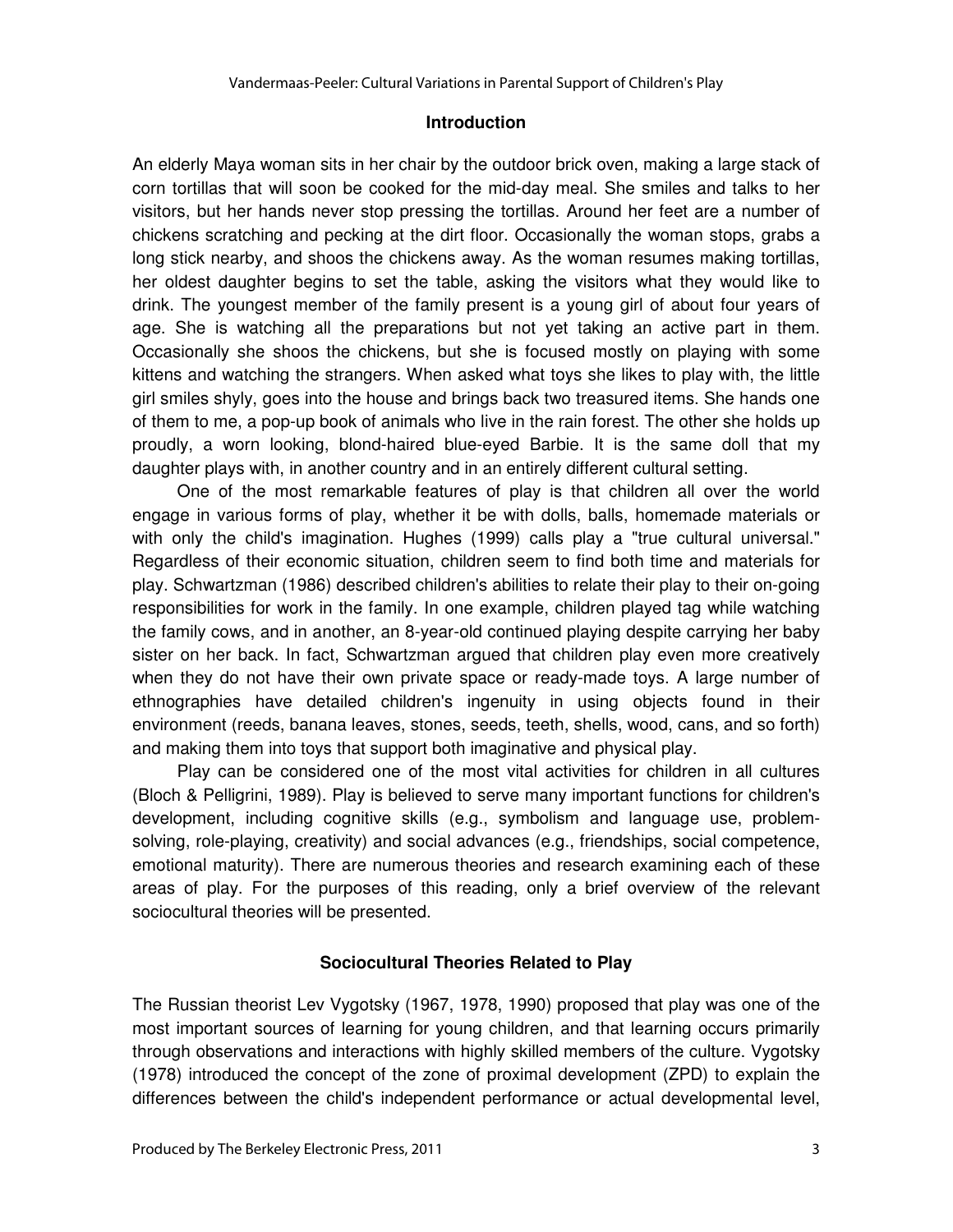and their potential development when supported by a more skilled partner. Playing with a more sophisticated partner such as an adult, or an older child, will enhance the child's skills and encourage more complex play (Howes & Unger, 1989). Thus, play in the Vygotskian perspective encourages children to be imaginative, to try new roles, and to broaden their own ZPD as they play with different people.

Elaborating on this theory, Rogoff (1990) described a process of guided participation, in which children participate in loosely or formally structured on-going routines and activities guided by other, more competent, members of the culture. Through intersubjectivity, or a shared focus of attention, both the child and the adult or other "expert" have a shared interest and sense of purpose in the task at hand (Rogoff, 1990). In order to help the child develop more advanced skills and to reach an eventual goal of independence, parents and others provide guidance and support to encourage and ensure the child's skill development. Providing enough help and support so that the child will not fail at the task, yet not so much that the child will not be challenged, has been termed scaffolding (Wood, Bruner & Ross, 1976). Thus children learn through their social interactions with more competent members of the culture, who provide guidance or scaffolding in various culturally relevant activities. In many cultures, parents or older siblings scaffold children's play, guiding them to learn more about some aspect of the play (e.g., the concept of turn-taking) or the world at large (e.g., using money to buy goods).

Bronfenbrenner's (1979) ecological model also emphasizes the importance of children's environments and their interactions with various members of the culture. Bronfenbrenner proposed that every child grows up in the midst of a large number of social systems that interact in important ways. Those systems include the "microsystem," or the child's direct interactions with family and other caregivers, with teachers and peers in school, with peers in the village, or whatever groups apply to the child's cultural context. Whether or not the family and teachers support and encourage play, and the availability of opportunities to play with other children, have a direct effect on the child's development.

At the next level in his ecological model, Bronfenbrenner (1979) asserted the importance of the interactions of the various microsystems (e.g., the links between home and school). He called this the "mesosystem." Suppose a child's teachers believed that free play in the classroom was the most important activity for young children's learning, but the parents did not. In this case there would be a significant imbalance in the goals for that child across the mesosystem of home and school. Economic factors play an important role in this example, since wealthier parents are more likely to favor academic pursuits over free play, whereas parents with less money may focus on the child's role as a worker (Garborino, 1989).

At the next level in the ecological model, there is the "exosystem," or any setting which affects the child indirectly rather than directly. For example, policies in the parents' workplace, or municipal plans, may have an impact on the child's development even though he or she is not directly in contact with these systems. The town may decide to build new parks and playgrounds, giving the children space and equipment with which to play. The company may decide to enact more "family-friendly" work policies, changing the parents' schedules or perhaps enabling them to work from home. In both cases, decisions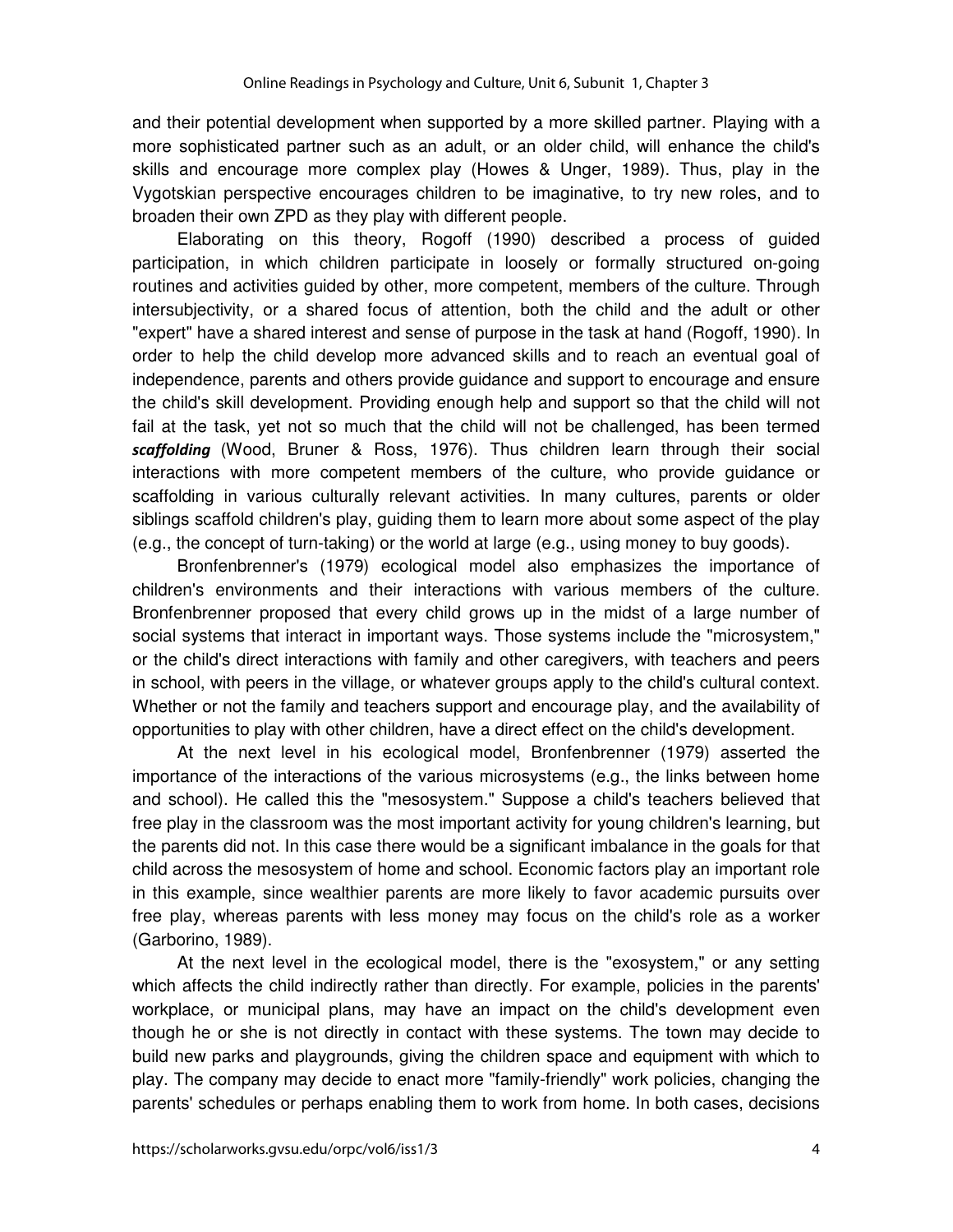will have an impact on the child's experiences, although the child was never directly involved in these systems.

Finally, the "macrosystem" is the broadest level of influence, comprising the cultural values and societal ideologies. In terms of the cultural importance of play, each society may have definitive views about whether children should be protected from adult work or be part of it, and whether or not they should have "a protected social space to play" (Garbarino, 1989). In agrarian societies, for example, where children may have many responsibilities for the family's land and crops, and also be a student, there may be little time or adult interest in supporting play and games. By contrast, cultures where the parents work outside the home and do not involve the children in their economic life may be more likely to provide support (direct or indirect) for children's play throughout early and middle childhood (Rogoff, Mistry, Goncu & Mosier, 1993). Thus, Bronfenbrenner's (1979) ecological model provides an important framework for considering play as part of a child's development in the midst of various social systems, with the family occupying a central role.

#### **Cultural Variations in Parental Roles in Play**

Children's play often occurs in the midst of on-going adult activities, as in the scenario in the Maya village described at the beginning of the paper. The young girl plays and also watches as the older women prepare the food. Eventually, she will be expected to take a larger role in the daily household activities, such as helping her grandmother cook or helping her aunt weave a hammock. For now, the adults support her with ample time and space to play. In fact, they watch her play fondly, though they do not play with her. As noted above, the amount of time children can devote to playing is determined in part by the cultural values of childhood. In some cultures emphasis is placed on the acquisition of the skills that contribute to the economic gain of the family as children perform daily chores and other family responsibilities such as child care. In other communities, such as many middle class families in the United States, children have few responsibilities other than play and school throughout much of their childhood.

Based on their study of children's play in six cultures, Beatrice and John Whiting (1975) concluded that children in more complex cultures play more and with more complexity. They also showed that within the most complex groups, there was more play in the children who had greater freedom to roam about the community and play with whomever they chose (Sutton-Smith & Roberts, 1981). Sutton-Smith and Roberts (1981) referred to this phenomenon as "cultural leeway," suggesting that freedom to explore the environment is an important component in understanding the role of cultural support for children's play. Implicit in the definition of "cultural leeway" is the parental support for the time and the freedom for children's play. Indeed, Sutton-Smith (1974) has argued that the critical variable in determining the amount of parental support for the role of play in children's lives hinges on the need to involve them in the economic survival of the family. In societies where children must work to help support the family from an early age, there is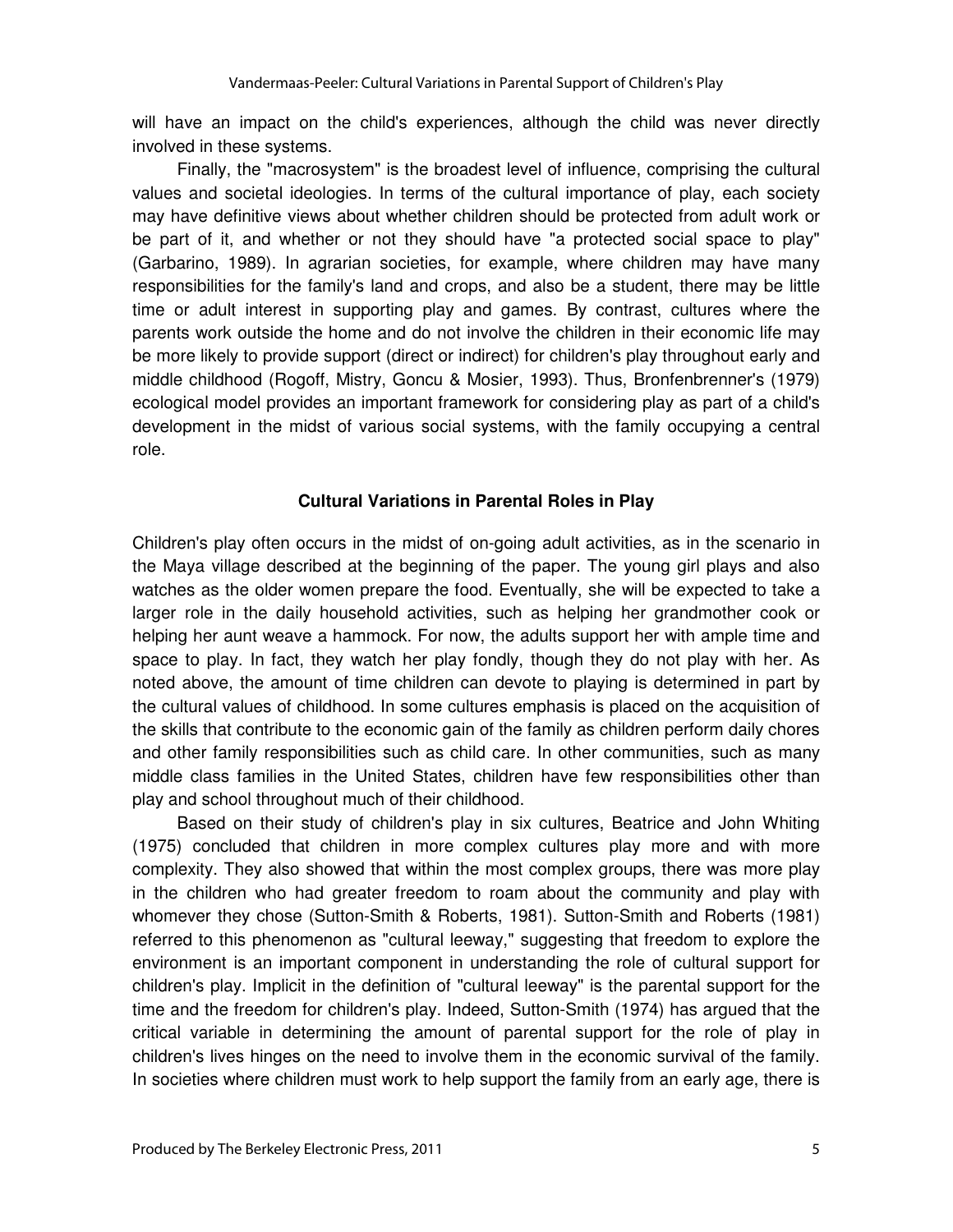less observation of play than in societies where children are less tied to the economic wellbeing of the family.

Adult beliefs about play have been shown to influence how likely parents are to become involved in children's play. When mothers did not consider themselves appropriate play partners for their children, for example East Indian, Guatemalan (Goncu & Mosier, 1991, April), Mayan (Gaskins, 1996) and Mexican mothers (Farver, 1993), they were much less involved and engaged in playing with their children than American and Turkish mothers, who considered play culturally appropriate behavior (Farver & Wimbarti, 1995; Goncu & Mosier, 1991; Haight, Parke, & Black, 1997).

Interesting research by Farver and her colleagues (e.g., Farver, 1993, Farver & Wimbarti, 1995) emphasizes the importance of considering the role of older siblings in guiding children's play in many cultures. Farver (1993) found that in Mexican families, the older siblings' guidance of play and tendency to involve their younger siblings in complex pretend play was very similar to the way American mothers behaved with their young children. This was in contrast to sibling play in the United States, which tended to be more discordant (Farver, 1993). In Mexico, older siblings are much more likely to be younger children's play partners, and there is a highly nurturing relationship between the older and younger siblings.

Similarly, Farver and Wimbarti (1995) reported that in Indonesia, parents respond to their young infants' needs until they become mobile, at which point older siblings take a more active role, and adults are no longer play partners for their children. In their study of Indonesian mothers' and siblings' play with young children, Farver and Wimbarti (1995) found that the children's object play and cooperative social pretend play followed trends similar to those of Western children. Older siblings tended to scaffold and encourage younger children's play whereas Indonesian mothers used more directives and corrections of children's behavior.

When adults do become involved in children's play, how they interact with the child seems to vary in part due to socialization values and goals (Haight, Wang, Fung, Williams & Mintz, 1999). For example, European-American mothers emphasize independence and self-expression whereas Chinese caregivers are more interested in social harmony and respect for rules (Haight et al., 1999). Haight et al. (1999) found corresponding differences in the children's play, in that the Chinese children had more social play and that Chinese caregivers' initiations of play were often focused on practicing proper conduct. Irish-American children had longer periods of solo pretend play alternating with social pretending with peers. Similarly, Tamis-LeMonda, Bornstein, Cyphers, Toda, and Ogino (1992) found that Japanese mothers focused more on social interactions and communication in play with their toddlers, whereas American mothers tended to use play as a context for teaching world-knowledge.

In a study examining the sociocultural context of pretending at home in a small sample of middle-class American families, Haight and Miller (1993) found that the mothers (the primary caregivers) were highly engaged in their young children's pretending. When the children were infants, mothers introduced the notion of pretend play, but as the children grew older pretend play became a joint activity. Mothers incorporated their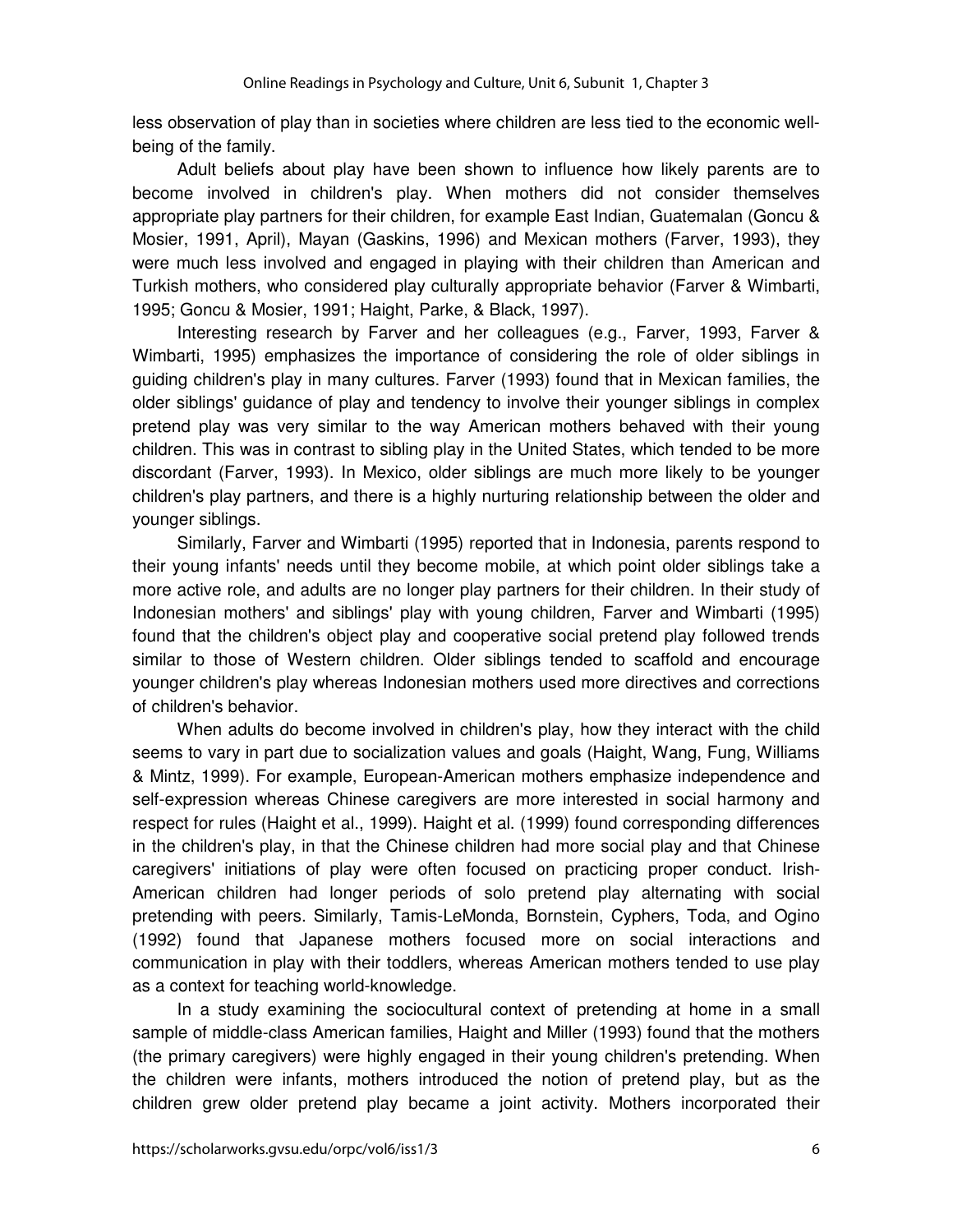children's pretending into the daily routines of laundry and cooking. Haight and Miller (1993) found that mothers were children's primary play partners until 36 months, and that these young children actually preferred their mothers as play partners to their older siblings. After about 3 years of age, however, mothers arranged more play dates with friends and were less likely to play themselves.

In a study of parent play with older, preschool-aged children, Vandermaas-Peeler, King, Clayton, Holt, Kurtz, Maestri, Morris and Woody (2001) found that both parents and children were highly engaged in play, mostly pretending, during observations conducted in both home and laboratory settings. Of the various types of scaffolding employed by parents during play, including teaching the child, commenting on play, making suggestions, or directing the on-going activities (Farver, 1993), teaching was by far the most common. Parents frequently used the context of play to teach their children conceptual knowledge (e.g., "this is how the doctor takes your blood pressure" when playing doctor), as well as the use of objects in the real world (e.g., "this is a credit card machine" when playing store). Vandermaas-Peeler et al. (2001) found considerable variability in parents' abilities to integrate teaching smoothly into the on-going play, with some parents able to maintain both high rates of play and high amounts of teaching, and others completely halting the play in order to focus on instruction. Thus, when teaching is the parents' goal, some parents may be more successful than others at using play as a medium of enhancing their child's learning about the world.

Bornstein and his colleagues (Bornstein, 1989; O'Reilly & Bornstein, 1993) have suggested that parents can assume a variety of roles during joint play with their children, some more social and others more didactic. Social behaviors include turn-taking and emotional expressions, whereas didactic interactions include direct teaching and providing information to the child (O'Reilly & Bornstein, 1993). Research reviewed by Bornstein and Tamis-LeMonda (1989) suggests that when social and didactic modes can be successfully integrated in parent-child play, there can be long lasting social and cognitive benefits for the child.

In a review of the literature on caregiver-child interactions during play, O'Reilly and Bornstein (1993) affirmed the central role of parents in developing their child's cognitive abilities through warm, supportive interactions in various types of instruction. In the context of play, children are receptive to parental suggestions, and they play in a more sophisticated manner when their caregivers join them (O'Reilly & Bornstein, 1993). As the specific nature of parental goals differs across cultures, so does the parents' particular emphasis during play interactions with their child. However, it seems to be true universally that parental support, whether it be direct or indirect, enhances the quality of a child's play experience.

#### **Conclusions**

One of the most important ways that children learn about and become engaged in the world is through play. Singer and Singer (1990) emphasized the importance of makebelieve or pretend play for children's joyful well-being, especially from ages three to six.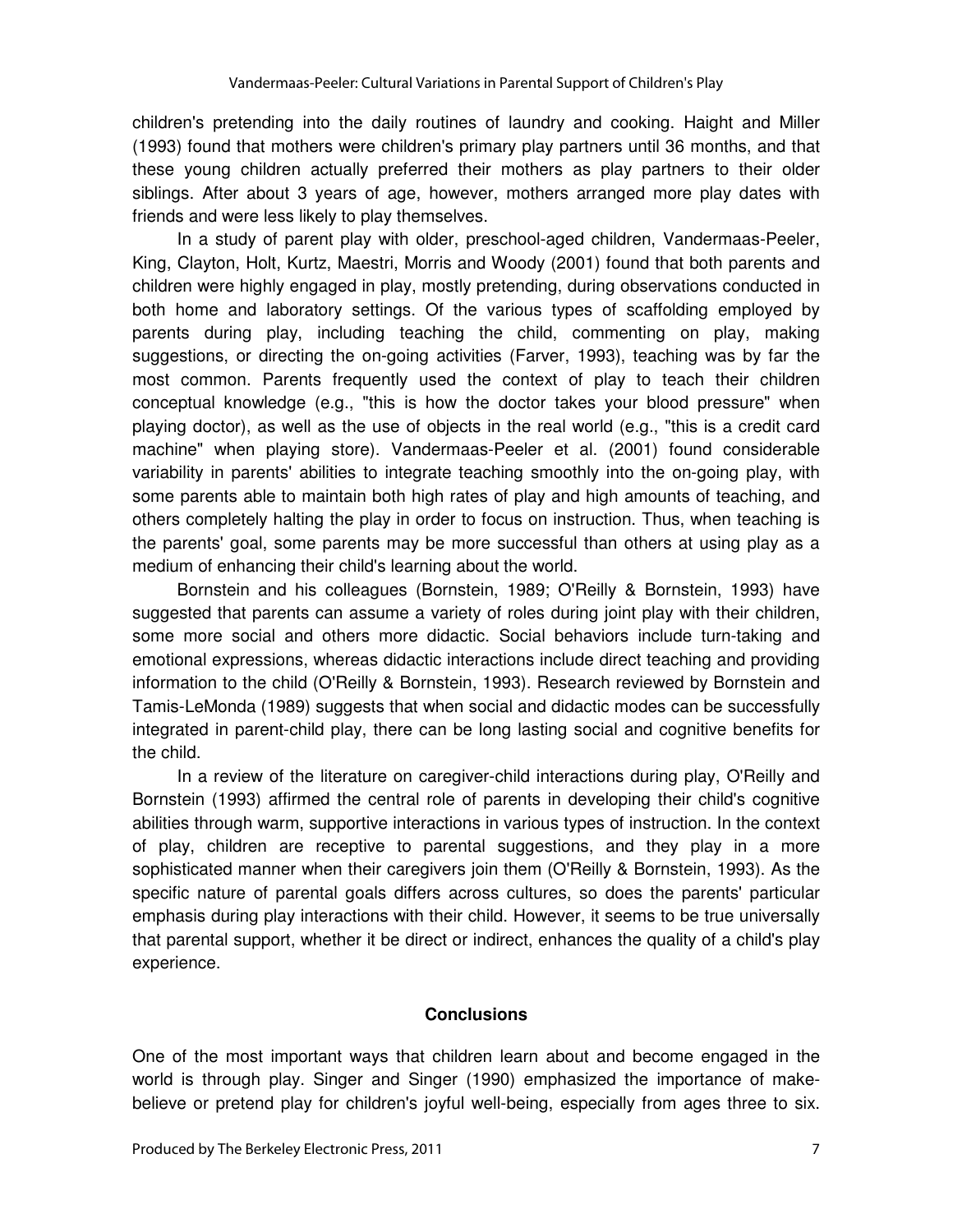Vygotsky highlighted the role of play in children's cognitive development, especially as a tool for enhancing social interactions, role-playing and creativity. Erikson affirmed the importance of play in children's emotional expressions and their ability to relate to others. A multitude of others have written for over a century about the importance of play in children's lives.

The nature of parent-child interactions during play differs widely by culture and socialization. First, not all parents join their children in play, and not all children have so few responsibilities that playing is their primary "work." Economic means of the family is one factor, and the culture's beliefs about childhood is another consideration. Even among the parents who believe that playing with their child is important, the nature of the parentchild play differs widely by culture. Although many Western parents believe that play is an important way to teach their children about the world, not all of them are skillful at combining teaching and play (Vandermaas-Peeler et al., 2001). In fact, some of them stop play altogether in favor of providing instruction. Caldwell (1986) called this the "paradox of play," in that we assume that because parents are generally more skilled than their children, they know how to play better. Caldwell (1986) argued that children know quite well how to play. She suggested that parents can help their children learn, within the context of play, by encouraging diversity within play rather than rigidity, and emphasizing the social roles as well as the didactic or teaching-oriented behaviors. Interesting, in many cultures, it is the siblings who are responsible for guiding younger children's play, and research shows that they do this in a sophisticated and sensitive manner. This review has highlighted the importance of play for children's learning. Parental support of children's play is extremely important, but the actual means of support, whether through the provision of time, space, materials, or social partners, varies widely and appropriately by culture. The study of play should always be conducted with the particular cultural context in mind. In the words of experts on play, like Caldwell, Sutton-Smith, and the Singers, play should be spontaneous and flexible, and most of all, fun.

#### **References**

- Bloch, M. N. & Pelligrini, A. D. (1989). Ways of looking at children, context, and play. In M. N. Bloch & A. D. Pellegrini (Eds.). The ecological context of children's play (pp. 1-15). Norwood, NJ: Ablex Publishing Corporation.
- Bornstein, M. H. (1989). Between caretakers and their young: Two modes of interaction and their consequences for cognitive growth. In M. H. Bornstein & J. S. Bruner (Eds.), Interaction in human development (pp. 197-214). Hillsdale, NJ: Erlbaum.
- Bornstein, M. H. & Tamis-LeMonda, C. S. (1989). Maternal responsiveness and cognitive development in children. In M. H. Bornstein (Ed.), Maternal responsiveness: Characteristics and consequences. New directions for child development (pp. 49- 61). San Francisco, CA: Jossey-Bass.
- Bronfenbrenner, U. (1979). The ecology of human development. Cambridge, MA: Harvard University Press.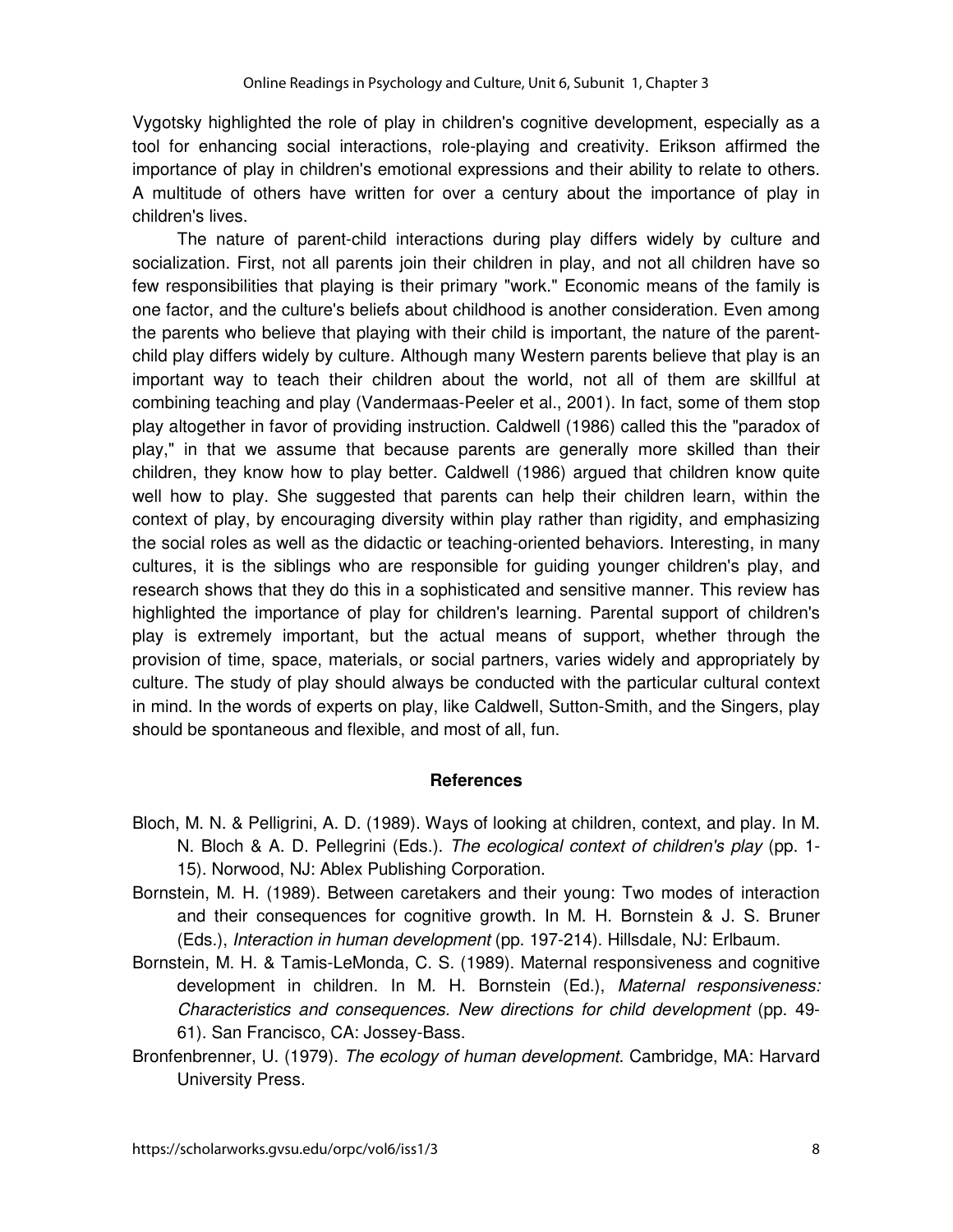- Caldwell, B. (1986). The significance of parent-child interaction in children's development. In A. W. Gottfried & C. C. Brown (Eds.), Play interactions. The contribution of play materials and parental involvement to children's development (pp. 305-310). Lexington, MA: D.C. Heath and Company.
- Farver, J. (1993). Cultural differences in scaffolding pretend play: A comparison of American and Mexican mother-child and sibling-child pairs. In K. MacDonald, (Ed.), Parent-child play: Descriptions and implications (pp. 349-366). Albany, NY: SUNY Press.
- Farver, J. & Wimbarti, S. (1995). Indonesian children's play with their mothers and older siblings. Child Development, 66, 1493-1503.
- Garborino, J. (1989). An ecological perspective on the role of play in child development. In M. N. Bloch & A. D. Pellegrini (Eds.). The ecological context of children's play (pp. 16-34). Norwood, NJ: Ablex Publishing Corporation.
- Gaskins, S. (1996). How Mayan parental theories come into play. In S. Harkness & C. Super (Eds.). Parents' cultural belief systems: Their origins, expressions, and consequences (pp. 345-363). New York: Guildford.
- Goncu, A. & Mosier, C. (1991, April). Cultural variations in the play of toddlers. Paper presented at the Society for Research in Child Development in Seattle, WA.
- Haight, W. L., & Miller, P. J. (1993). Pretending at home. Albany, NY: SUNY Press.
- Haight, W. L., Parke, R. D., & Black, J. E. (1997). Mothers' and fathers' beliefs about and spontaneous participation in their toddlers' pretend play. Merrill-Palmer Quarterly, 43, 271-290.
- Haight, W. L., Wang, X., Fung, H., Williams, H., & Mintz, J. (1999). Universal, developmental, and variable aspects of young children's play: A cross-cultural comparison of pretending at home. Child Development, 70, 1477-1488.
- Howes, C. & Unger, O. (1989). Play with peers in child care settings. In M. N. Bloch & A. D. Pellegrini (Eds.). The ecological context of children's play (pp. 104-119). Norwood, NJ: Ablex Publishing Corporation.
- Hughes, F. P. (1999). Children, play, and development. Needham Heights, MA: Allyn & Bacon.
- O'Reilly, A. W. & Bornstein, M. H. (1993). Caregiver-child interaction in play. In M. H. Bornstein and A. W. O'Reilly (Eds.). The role of play in the development of thought. New Directions for Child Development, 59. San Francisco, CA: Jossey-Bass.
- Rogoff, B. (1990). Apprenticeship in thinking: Cognitive development in social context. Oxford University Press: New York.
- Rogoff, B., Mistry, J., Goncu, A., & Mosier, C. (1993). Guided participation in cultural activity by toddlers and caregivers. Monographs of the Society for Research in Child Development, 58, v-179.
- Schwartzman, H. B. (1986). A cross-cultural perspective on child-structured play activities and materials. In A. W. Gottfried & C. C. Brown (Eds). Play interactions. The contribution of play materials and parental involvement to children's development (pp. 13-29). Lexington, MA: D.C. Heath and Company.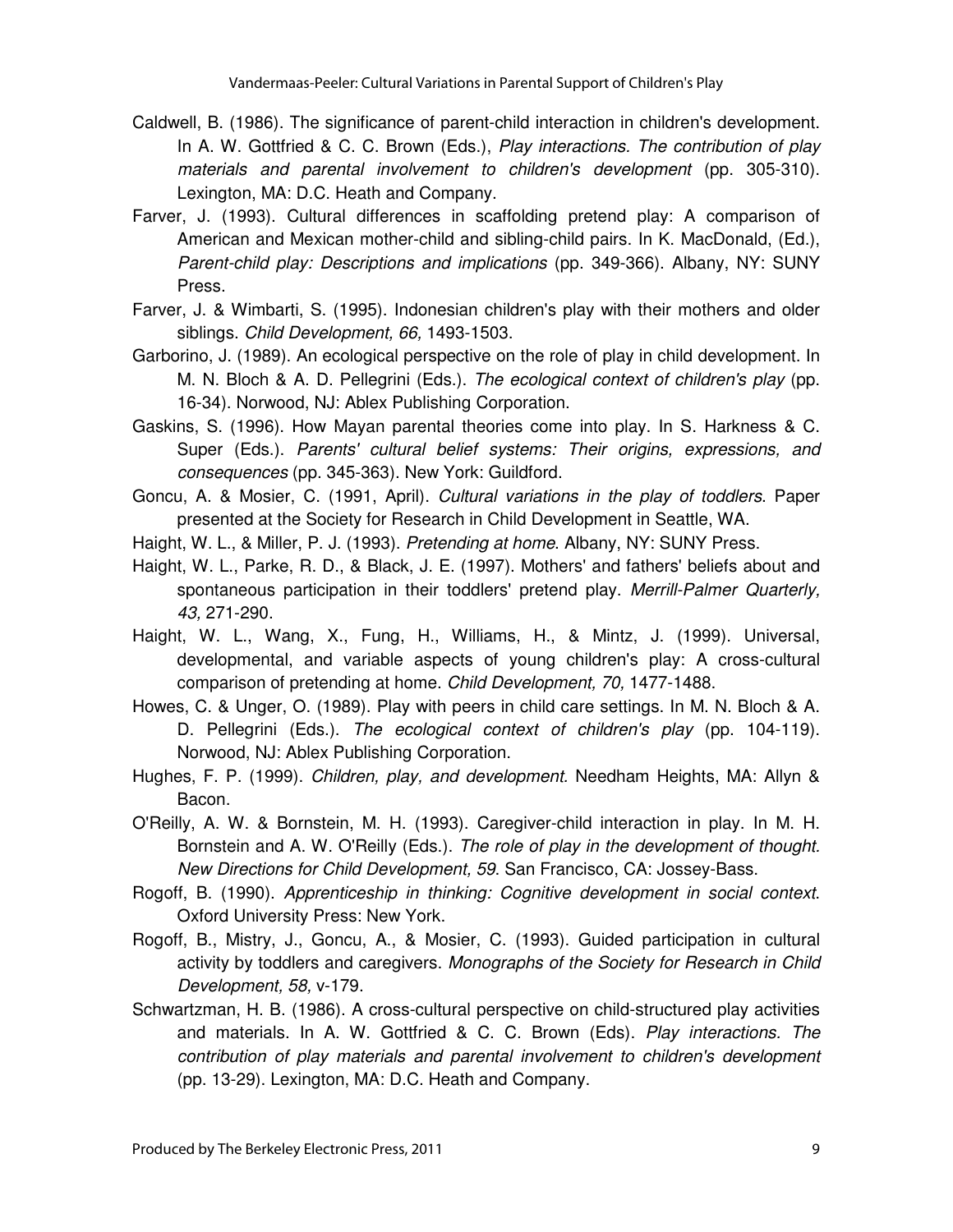- Singer, D. G., & Singer, J. L. (1990). The house of make-believe. Children's play and the developing imagination. Cambridge, MA: Harvard University Press.
- Sutton-Smith, B. (1974). The anthropology of play. Association for the Anthropological Study of Play, 2, 8-12.
- Sutton-Smith, B. & Roberts, J. M. (1981). Play, games and sports. In H. Triandis & A. Heron (Eds.), Handbook of cross-cultural psychology: Developmental psychology, (Vol. 4, pp. 425-471). Boston, MA: Allyn & Bacon.
- Tamis-LeMonda, C. S., Bornstein, M. H., Cyphers, L., Toda, S. & Ogino, M. (1992). Language and play at one year: A comparison of toddlers and mothers in the United States and Japan. International Journal of Behavioral Development, 15, 19-42.
- Vandermaas-Peeler, M., King, C., Clayton, A., Holt, M., Kurtz, K., Maestri, L., Morris, E., & Woody, E. (2001). Parental scaffolding during joint play with preschoolers. In J. L. Roopnarine (Ed.). Conceptual, social-cognitive, and cntextual issues in the fields of play. Play and culture studies, Vol. 4 (pp. 165-181). Westport, CT: Ablex.
- Vygotsky, L. S. (1967). Play and its role in the mental development of the child. Soviet Psychology, 5, 6-18.
- Vygotsky, L. S. (1978). Mind in society. The development of higher psychological processes (ed. by M. Cole, V. John-Steiner, S. Scribner, & E. Souberman). Cambridge, MA: Harvard University Press.
- Vygotsky, L. S. (1990). Imagination and creativity in childhood. Soviet Psychology, 28, 84- 96.
- Whiting, B. B. & Whiting, J. M. W. (1975). Children of six cultures. Cambridge, MA: Harvard University Press.
- Wood, D., Bruner, J. & Ross, G. (1976). The role of tutoring in problem-solving. Journal of Child Psychology and Psychiatry, 17, 89-100.

#### **About the Author**

Dr. Vandermaas-Peeler received her B.A. from Wake Forest University and her Ph.D. in Developmental Psychology from North Carolina State University in the United States. She is currently an Associate Professor of Psychology at Elon University in North Carolina, U.S.A. Before coming to Elon, Dr. Vandermaas-Peeler taught at the University of Hawaii at Hilo and at the University of the South. Several of her favorite courses include Lifespan Development, Play, Sport and Development, and Child Development in Cultural Context. Her research examines parental guidance of children's participation in culturally relevant activities such as play. She first became interested in play by observing and playing with her two children, Cooper and Alex.

Email contact: vanderma@elon.edu. Web page: www.elon.edu/vanderma.